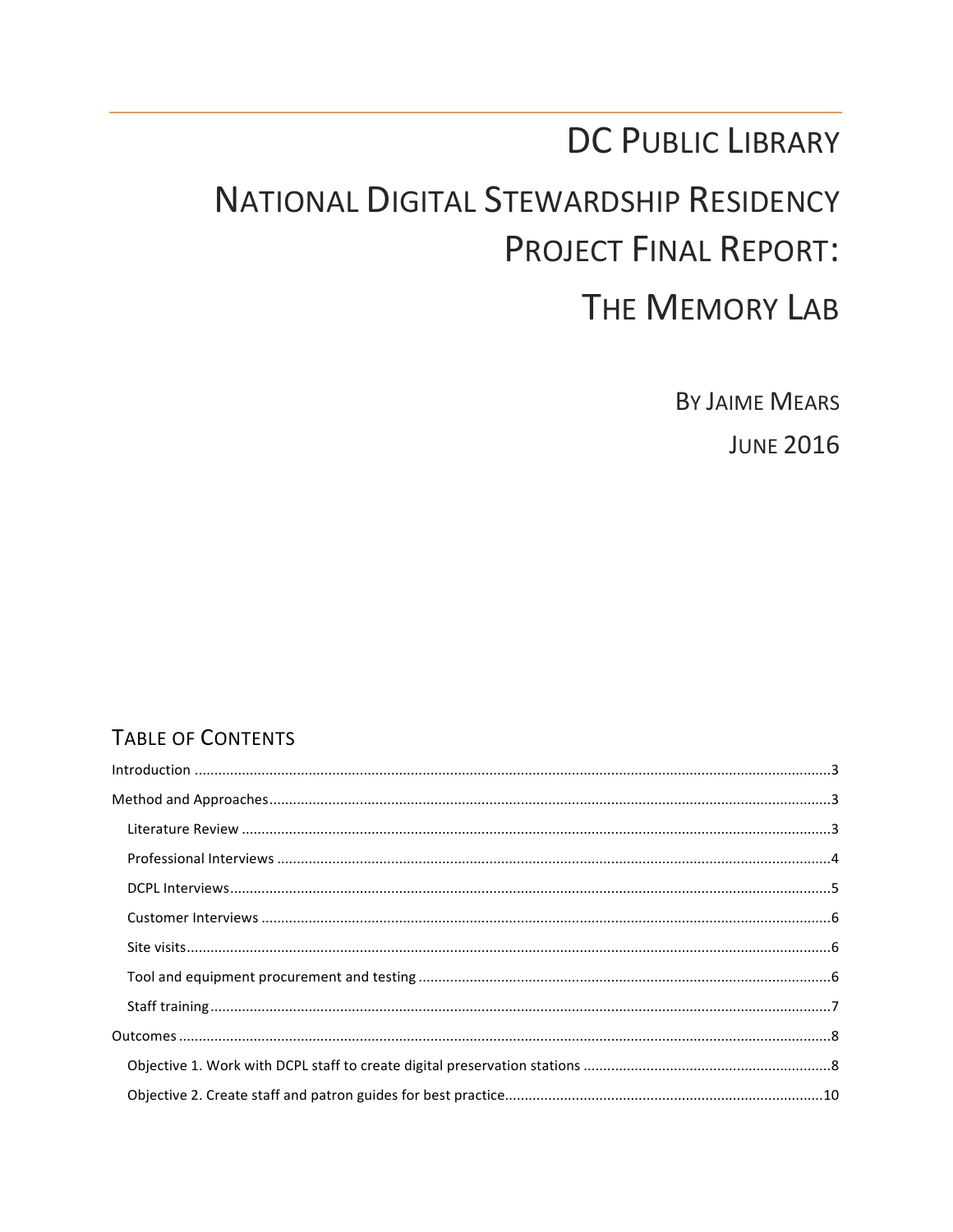| Objective 3. Create programs for educating the public about tools and requirements for digital stewardship 11 |  |
|---------------------------------------------------------------------------------------------------------------|--|
|                                                                                                               |  |
|                                                                                                               |  |
|                                                                                                               |  |
|                                                                                                               |  |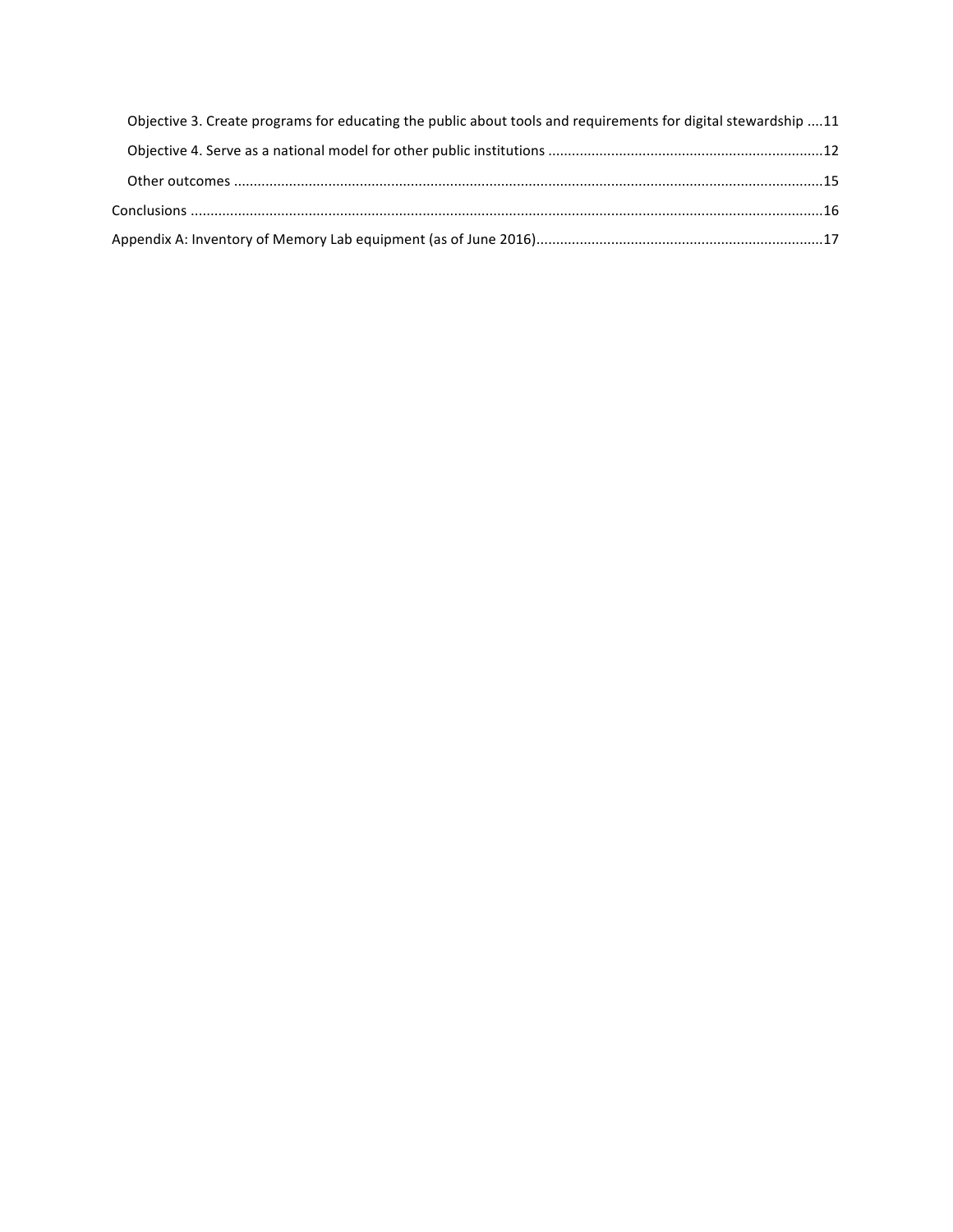#### INTRODUCTION

*Project Title:* Building the Memory Lab: Digital Preservation Access and Education through the Public Library

*Duration:* 1 Year | 2016-06 - 2017-06

*Project Team:* National Digital Stewardship Resident Jaime Mears, Special Collection Digital Librarian Lauren Algee (mentor), Technology and Innovation Manager Nicholas Kerelchuk (mentor), Labs Manager Maryann James-Daley

Summary: The Memory Lab is the result of a National Digital Stewardship Residency (NDSR) project to create sustainable, public-focused lab, tools, and instruction for building public knowledge and skills around personal digital recordkeeping at DC Public Library (DCPL) and to produce a model for other organizations serving the public.

#### *Objectives:*

1. Work with DCPL staff to create digital preservation stations

2. Create staff and patron guides for personal archiving best practices

3. Create programs for educating the public about tools and requirements for digital stewardship

4. Serve as a national model for other public institutions

#### *Background:*

The project was conceived by Special Collections Digital Curation Librarian Lauren Algee, who was inspired by patron requests for access to scanning equipment and instruction. DCPL submitted a NDSR project proposal to the Library of Congress in November 2014.

That December the Library of Congress selected DCPL as one of five host institutions for the 2016 Washington, D.C. NDSR cohort along with the National Library of Medicine, the American Institute of Architects, the Government Publishing Office, and the U.S. Senate. Algee and DCPL Innovation Manager Nick Kerelchuck were designated as project mentors, representing the expertise of DCPL Special Collections and the Labs at DCPL (home of the library's maker spaces, technology classes and digital literacy programs). They selected me as the DCPL resident and I began work in June 2016.

#### METHOD AND APPROACHES

#### LITERATURE REVIEW

I conducted a literature review of existing sources on person digital archiving and found the following essays, books, and presentations relevant and useful:

Ashenfelder, Michael. "Public Libraries – Resources for Personal Archiving Efforts." http://publiclibrariesonline.org/2013/05/public-libraries-resources-for-personal-archiving-efforts/

Beagrie, Neil. "Plenty of Room at the Bottom? Personal Digital Libraries and Collections." D-Lib *Magazine*. Vol. 11, No. 6. June 2005.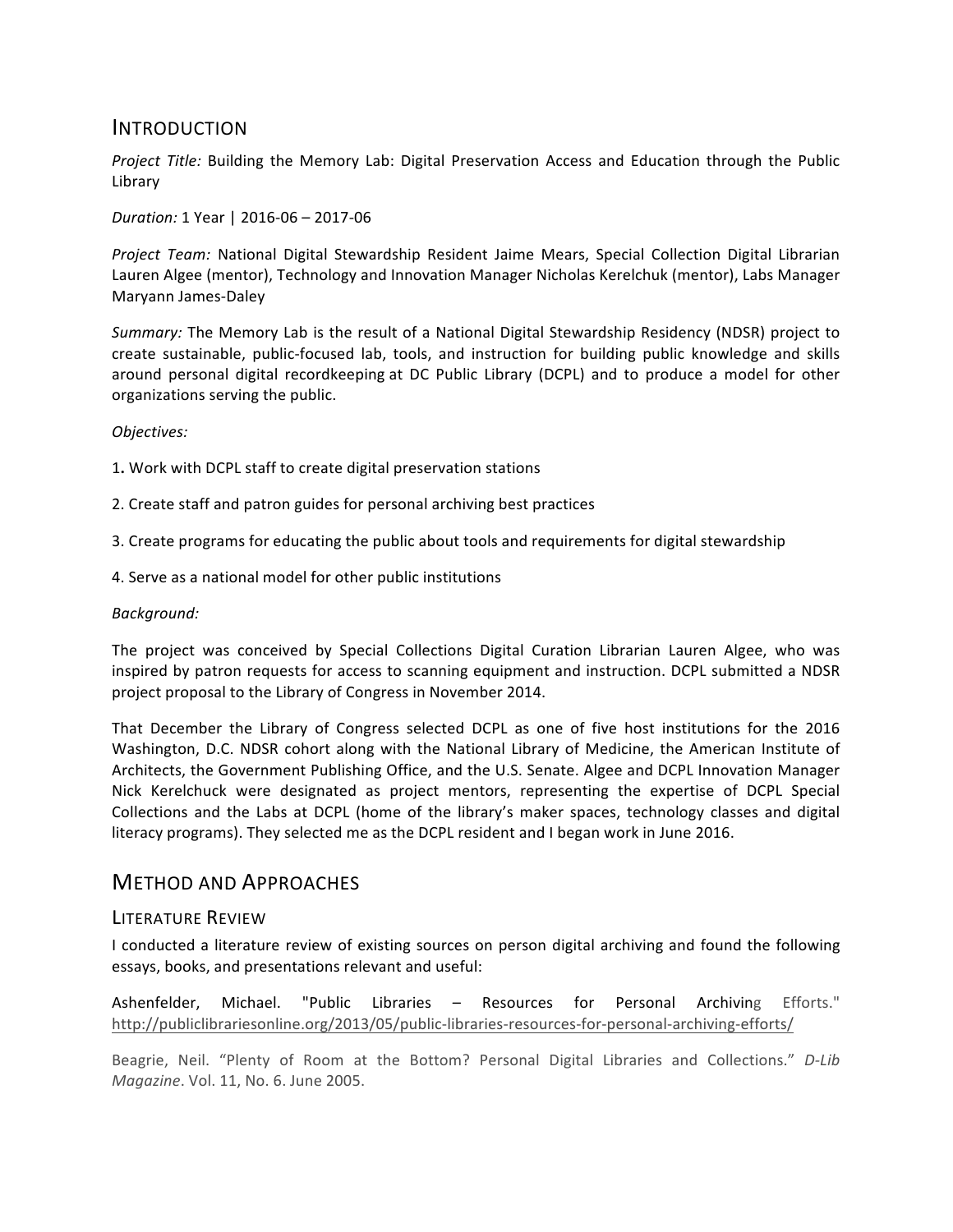Bushey, Jessica. "How Online Sociality and Free Terabytes are shaping Personal Digital Archives." Presentation at Personal Digital Archiving Conference, New York University, NY. April 2015.

Carroll, Evan and John Romano. Your Digital Afterlife: When Facebook, Flickr and Twitter Are Your *Estate, What's Your Legacy?* 2010.

Copeland, Andrea. "Public Library: A Place for the Digital Community Archive." *Preservation, Digital Technology & Culture*, Vol. 44, No. 1, 12-21. 2015.

Cushing, Amber L. "A Balance of Primary and Secondary Values: Exploring a Digital Legacy." *International Journal of Knowledge Content Development & Technology*. Vol. 3, No. 2, 67-94. 2013. http://core.ac.uk/download/pdf/25824919.pdf

Eriksen, Jon, Isto Huvila, Eva-Maria Häusner, and Ina-Maria Jansson. "Continuum Thinking and the Contexts of Personal Information Management." *Information Research.* Vol. 19, No. 1. March 2014. http://www.informationr.net/ir/19-1/paper604.html

Hawkins, Donald T., Ed. *Personal Archiving: Preserving our Digital Heritage*. 2013.

- Hawkins, Donald T. "Introduction."
- Marshall, Catherine C. "Social Media, Personal Data, and Reusing our Digital Legacy."
- Ubois, Jeff. "Personal Digital Archives: What They Are, What They Could Be, and Why They Matter."

LeFurgy, William. "Taking Preservation to the People: Educating the Public about Personal Digital Archiving." *Outreach: Innovative Practices for Archives and Special Collections*. 2014.

Kim, Sarah. "The Results of One Scholar's Survey: What Are Your Plans for Your Personal Digital Archives?" Perspectives on Personal Digital Archiving. 2013.

Marshall, Catherine C. "Rethinking Personal Digital Archiving Part II: Implications for Services." *D-Lib Magazine*, Vol. 14, No. 3/4. 2008. http://www.dlib.org/dlib/march08/marshall/03marshall-pt2.html

Marshall, Catherine C., Sara Bly, and Francoise Brun-Cottan. "The Long Term Fate of Our Digital Belongings: Toward a Service Model for Personal Archives" Proceedings of Archiving 2006 (Ottawa, Canada, May 23-26, 2006). pp. 25-30. http://www.csdl.tamu.edu/~marshall/archiving2006-marshall.pdf

"It's Personal: Collecting, Preserving and Using Personal Digital Archives," Digital Preservation Coalition webinar, London, April 28, 2015.

- Redwine, Gabriela. "Overview and Introduction."
- Cushing, Amber. "Emerging Trends Two."

#### PROFESSIONAL INTERVIEWS

I reached out to individuals involved with either a public-facing digitization lab or who had run personal archive programming to learn about their experiences. Institutions surveyed included The Hub at Kalamazoo Public Library, Inspiration Lab at Vancouver Public Library, LA Archivists Collective, Scholars' Commons Digitization Lab at Indiana University Bloomington Library, Knowledge Commons DC, San Francisco Public Library, WITNESS, and the Smithsonian American Art Museum.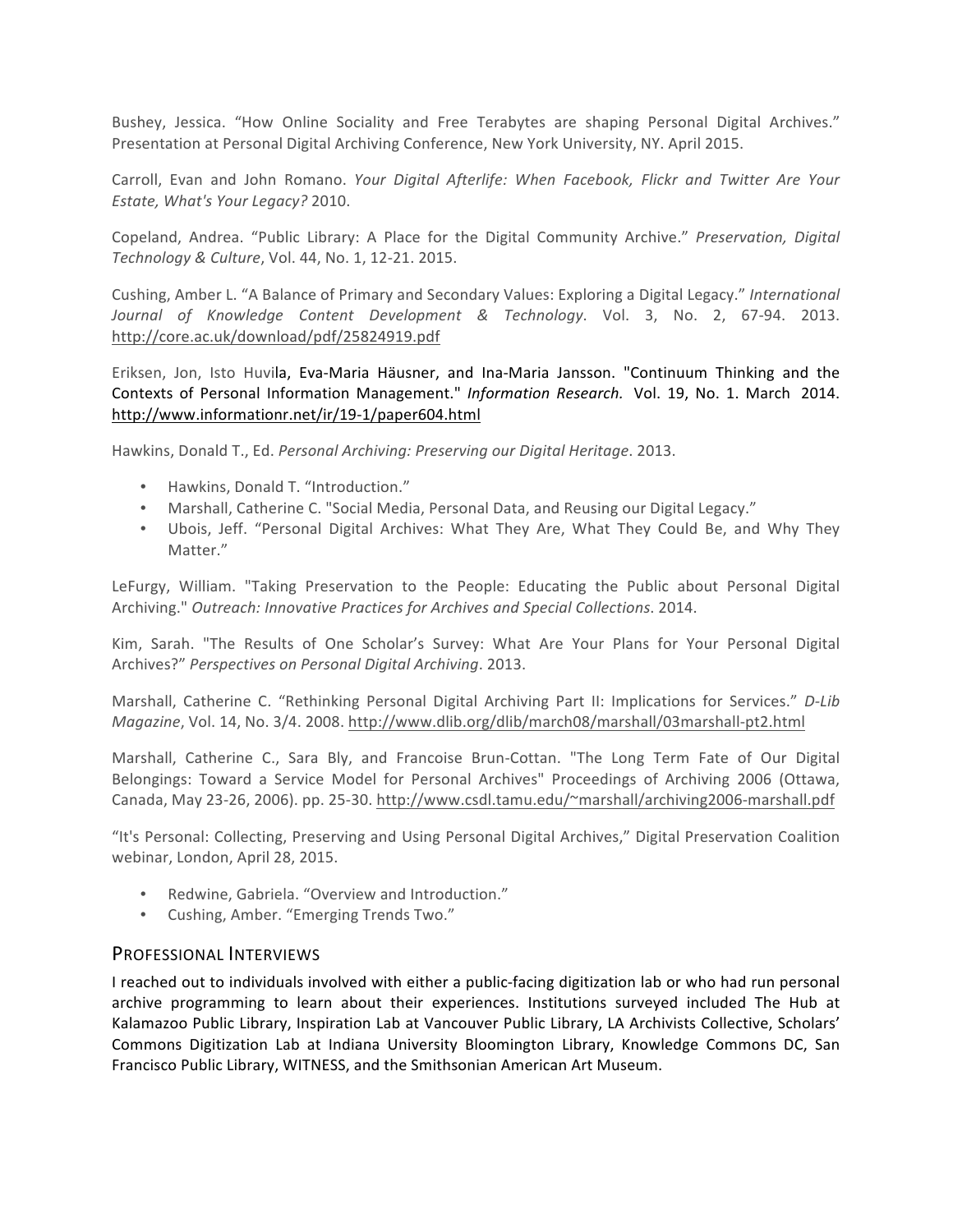*Trends in services:* The spaces focused on transfer and did not do much to support preservation of files, whether by advising preservation quality and format of initial capture, encouraging user-added metadata, or creating or referring patrons to resources for file management post-transfer appointment. All labs had multiple format-dedicated stations, and reported VHS transfer and scanning were the most popular activities. Problems were mostly user-related, as opposed to equipment failure. Getting users to understand the time commitment of real-time capture and the act of saving were the most difficult parts of patron sessions.

*Trends in programming:* Classes tended to be small (around 5-10 people), and patrons came with a wide range of technology skill levels, which made class management difficult. Patrons were most interested in learning to care for their digital photographs. During Q&A, patrons often asked a wide variety of questions about specific software and hardware that they were using. People wanted demonstrations or hands-on practice in class and wanted resources they could refer to at home after class. The impact of classes was measured with surveys, if at all. Patrons wanted simple and specific guidelines, such as information on what format or storage environment is "the best."

#### DCPL INTERVIEWS

I interviewed staff from the Labs and Special Collections and professional and paraprofessional staff from DCPL branches who attended Digital Preservation professional development sessions.

*Special Collections:* Special Collections staff is interested in using the Memory Lab to begin relationships with donors, but would prefer a targeted approach that supports their collection development strategies. They would also prefer to have in-house digitization capabilities for small projects such as patron requests or magnetic media transfer for DC Punk Archive collections (see recommendations). They primarily see the Memory Lab as an avenue to educate members of the public so that personal archives are saved and able to be shared with or donated to the archive in the future. They wish to continue to be involved with the Lab and will have a staff member attend monthly Memory Lab working group meetings.

Labs: Labs staff were positive and excited by the Memory Lab as a concept, but found it difficult to take on this extra responsibility. All labs staff members reported wanting more hands-on training in the space and the freedom to work on their own personal archiving projects as a way of learning, as they do for the already existing labs (Fabrication Lab and A/V Studio Lab).

Labs managers (first Kerelchuk and later unofficial mentor Maryann James-Daley) supported the Memory Lab and saw commonalities with the Studio Lab, including A/V equipment and skills and do-ityourself (DIY) use format. They see potential in connecting the Memory Lab to the other labs through programs and creative projects utilizing transferred content.

*Branch Librarians and Librarian Assistants*: Staff throughout the library system see digital preservation education as important for their own professional development and as a way to expand services and programming at their branches. Many want to host events like Home Movie Day or a scanning day, although both of these efforts require more planning and staffing than a personal archiving class. Staff see digital preservation outreach as an opportunity to engage local senior centers and retirement communities in their neighborhoods.

There was great interest from the branches to create additional transfer stations for branch libraries. Making transfer stations more accessible by placing them in neighborhood branches would be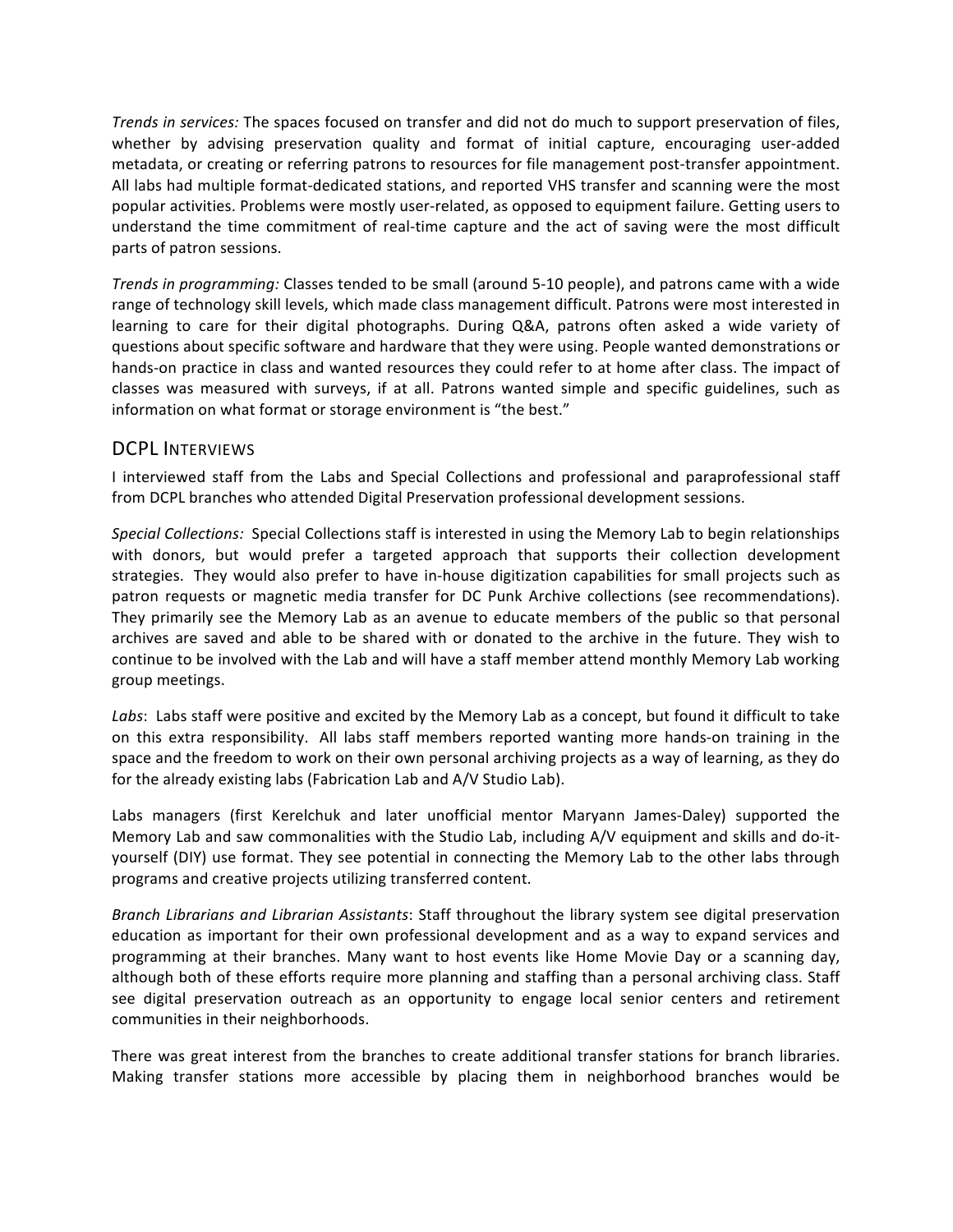beneficial, but the technical knowledge and human resource needs of the lab would require dedicated volunteers or Labs staff members at each additional location.

#### CUSTOMER INTERVIEWS

I conducted informal interviews with personal archive program attendees and Memory Lab users.

Program attendees: Feedback from patrons at the programs has been positive. For many, digital preservation is a new issue and they are shocked by its value. Some patrons have wanted to attend multiple program sessions. In programs patrons want more demonstrations and post-program support.

Lab *users:* Feedback from lab users has been very positive. They see the Memory Lab as a valuable service and are surprised that the public library has made it available. The demographic of customers is dynamic, including young professionals, retirees, stay-at-home mothers, hobby historians, broadcasting professionals, creatives, and others. The majority transfer their own personal archives or materials, such as slides, inherited from relatives.

Patrons are surprised that audio-visual materials transfer in real time and often sign up for multiple sessions. There is a learning curve, so the first session is usually less productive than successive sessions in which they are able to digitize more material in the three-hour time-frame.

Patrons are not discouraged by the responsibility of bringing in their own storage, though some do not check their storage media (such as a cloud account or thumb drive) before coming to make sure there is enough available space. They are discouraged by video transfer file sizes and the amount of time it takes to save.

Critiques to the wiki workflows have been addressed as they are suggested. The most common complaint from users is the lab's lack of availability due to its popularity. There have been requests for a wait list. Other patron requests include the ability to do multiple types of transfers simultaneously during a single session, more staff assistance, and the ability to do 8mm and reel-to-reel transfers.

#### SITE VISITS

Though there were no local public-facing transfer labs, I did visit in-house digitization labs at the National Museum of African American History and Culture (NMAAHC) Digitization Center, the University of Maryland, and Dance Heritage Coalition. These visits were crucial to my education on preservation A/V transfer workflows. The visits led me to conclude that we would not do reel-to-reel transfer or use an oscilloscope in our lab due to difficulty of operation, but we did adopt use of a Blackmagic converter and software, as well as the Epson 11000 XL scanner recommended during these visits. Walter Forsberg at NMAAHC recommended our current workflow, which incorporates the software Handbrake for encoding and MetaZ for description.

NMAAHC and Maryland both had equipment purchased through a government vendor. All three labs used Dan Company in Silver Spring, Maryland for deck repairs.

#### TOOL AND EQUIPMENT PROCUREMENT AND TESTING

With a \$12,000 budget, I based my purchases on site visits, a literature review that pointed to the most popular magnetic media formats found in personal collections, equipment listings online for other inhouse digitization labs, and reviews on  $a/v$  listservs. The first procurement included digitization equipment and software, as well as cleaning supplies, an A/V rack and other materials for organizing the space.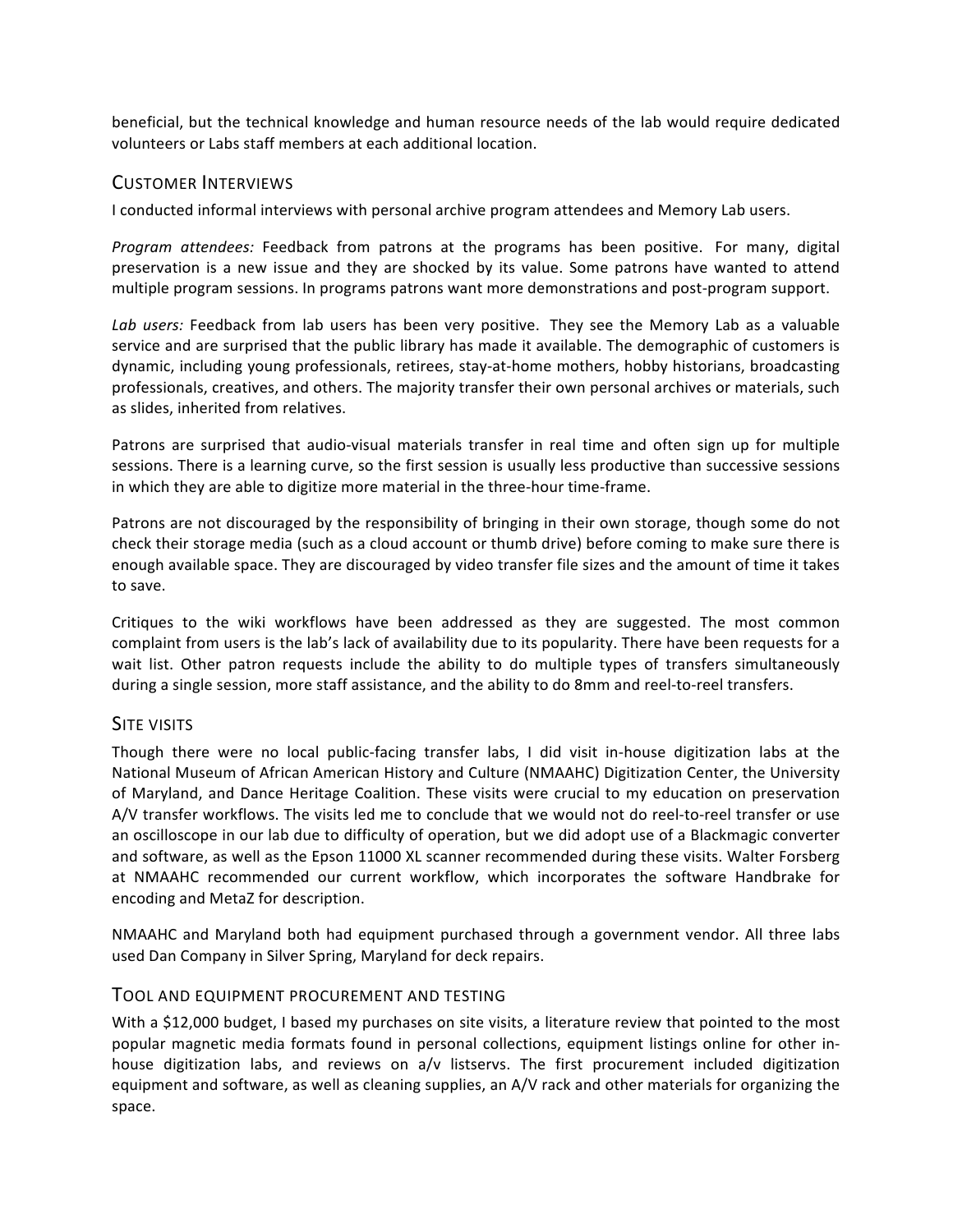I tested the workflows using magnetic media from my personal archive as well as those of Special Collections staff members, transferring around 40 hours of audio cassettes, VHS, VHS-C, DV and 3.5" floppies. I used a Trello board to track testing, capturing usability and functionality problems, actions taken, and final analysis on the majority of equipment and software that is now live in the lab. It was during this phase that I discovered the consumer-level converter we purchased was not reliable or preservation friendly, so in December, we placed another procurement order for a Blackmagic converter and a few other items.

The first procurement order was \$7,706.10 and the second was \$473.75, setting the total cost of the lab at \$8,179.85. An iMac and PC laptop already owned by the library were also incorporated into the lab and are not included in our costs.

In fall 2015, Dance Heritage Coalition (DHC) agreed to loan the library digitization equipment from its former D.C. office. This equipment was tested by a DHC staff member and the DHC Betamax player and monitor were been incorporated into the Memory Lab. I did not have Betamax tapes on hand to test that workflow, but within a week of the Lab's launch, a community member inquired if he could transfer Betamax and volunteered to bring his tapes (knowing that it would be the first time we had used the deck in our lab). Testing his tapes on our set-up was successful.

See Appendix A at the end of the report for an inventory of The Memory Lab's equipment at my departure in June 2016.

#### STAFF TRAINING

Labs staff training: Before the Lab opened 10 of the 12 Labs staff members were trained on transfer workflows, troubleshooting, before and after-processing of patrons, and wiring. A second, more indepth training including deck and scanner maintenance was held for the five Memory Lab working group members during the Lab's second month of operation. In response to staff requests, the Lab is closed to the public on Fridays and Sundays so that staff members can do necessary maintenance and transfer their own projects to become more familiar with the workflows.

Russell Martin, one of three Labs Librarians, was assigned to lead the Memory Lab. I worked with him more extensively than any other staff members. He shadowed me in the lab, at trainings, at the NDSR conference presentation and at regular meetings. After the Lab had been open for a month, Russell took over customer and staff issues and requests and daily managerial duties of the Lab under the supervision of the Labs Manager and with the consultation of Special Collections.

*Professional development trainings:* Each year, DC Public Library public services staff members must select and complete SMART goals, a professional development program in which they receive training and/or work on projects outside of their regular duties. SMART goal participation is an evaluation factor in annual reviews. Digital Curation Librarian Lauren Algee and I proposed a digital preservation SMART goal training for system Library Assistants (LAs) and Librarians, which was accepted. For the goal, 50 DCPL staff members from across system branches and departments attended two or three digital preservation classes and then put that training into practice.

The first class focused on best practices for digital preservation and the second discussed the Memory Lab LibGuide and workflows, as well as how to recommend tools to patrons for digital preservation actions. The third class, required for Librarians only, reviewed my experience teaching personal archive programming over the year, shared how to develop, market, and run a personal archive program at a branch library, and walked through two classes with public lesson plans and slides.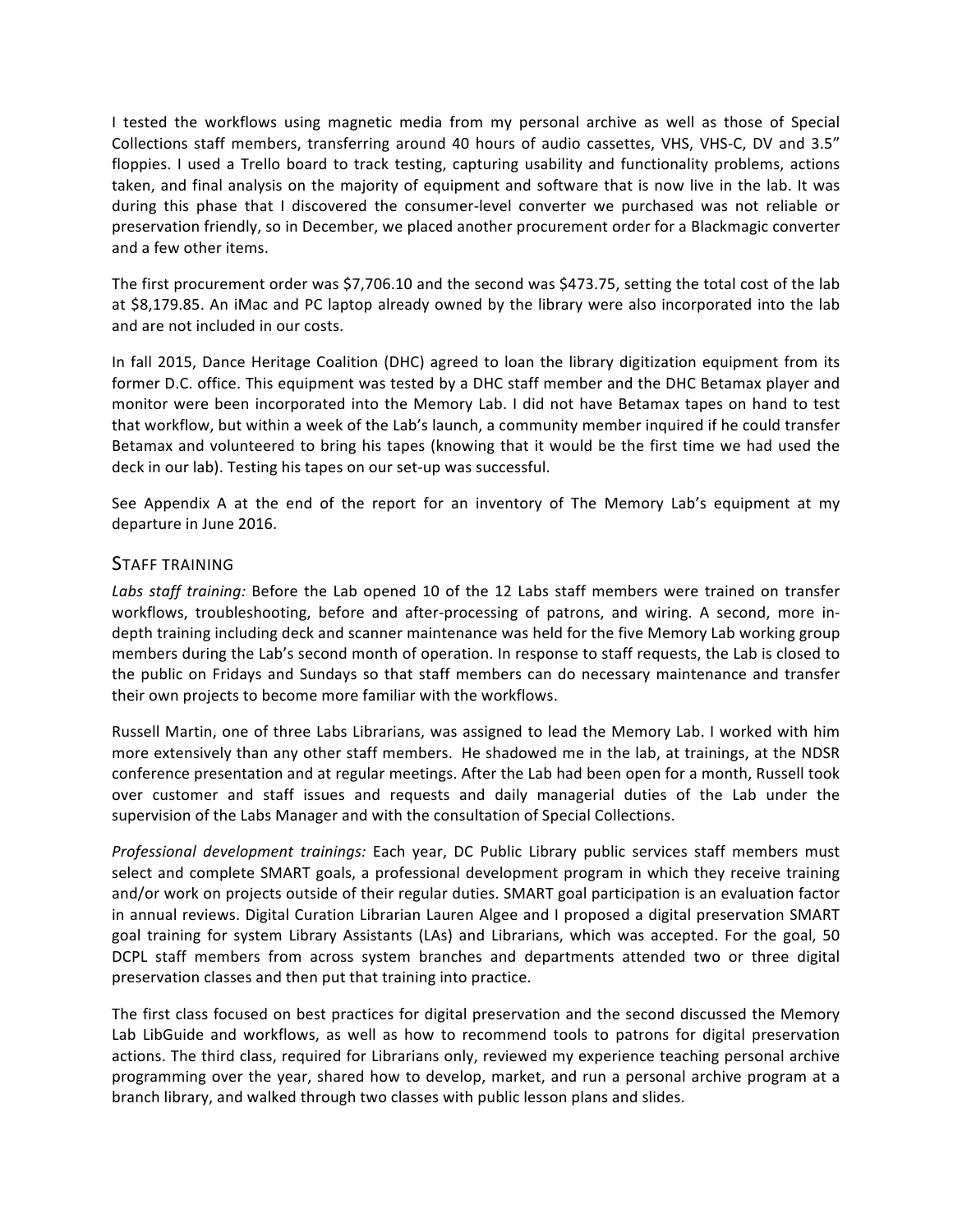Librarians were then required to run a personal archiving program at their branch. Library Assistants were required to either assist with a personal archiving program or produce a brochure, handout, blog post, or resource for the Memory Lab LibGuide on a personal archiving topic.

Because SMART goals have a fiscal year deadline, many of the deliverables and programs will be completed in September under the supervision of Lauren and Russell. Some deliverables were submitted before I left the residency and can be seen on the Memory Lab LibGuide. These including an inventory template, an infographic on preserving archival paper materials, and a guide comparing digital storage options.

When asked how they could be supported post-residency, SMART goal participants requested a Google Drive folder that they could use to share resources and information; a central leader; a dedicated watercooler channel; and a personal archiving event tag that they could use when submitting events to the library's online calendar.

I created a Google Drive folder that includes class slide decks, a roster of attendees and their contact information, and program packets created for *Personal Archiving with Facebook, Digital Estate Planning,* and *Personal Archiving 101*. Staff was given access to view and edit, and ownership was transferred to the Memory Lab Librarian. Staff is encouraged to use these materials and contribute to the Drive folder as they work on personal archiving efforts at their branches, sharing resources they create and find (such as presentation slides, handouts, and helpful websites).

I recommend the designated central leader should be the Memory Lab Librarian and s/he should encourage, support, and cross-promote personal archive programming at the neighborhood branches and monitor the Drive folder for additional resources to add to the LibGuide. S/he should also disseminate information about the transfer lab to neighborhood branches.

### **OUTCOMES**

All of the five initial objectives of the project were met and additional positive outcomes for the library included innovations in Labs scheduling, staff training, organizational partnerships, collection development, and media coverage.

#### **OBJECTIVE 1. WORK WITH DCPL STAFF TO CREATE DIGITAL PRESERVATION STATIONS**

The dedicated space for the station is a three-walled glass cubicle in the Digital Commons computer lab, the most highly trafficked area in the DC Public Library system, located on the main level of DCPL's central branch, Martin Luther King Jr. Memorial Library. Due to local safety codes and the size of the space (roughly 12  $\times$  4 feet), only one station was created. Curtains were created from de-accessioned microfilm to give patrons privacy when viewing emotional material and to make the space feel more playful.

*The Lab:* The station, named The Memory Lab, opened to the public on February 22, 2016. Customers can book a three-hour session to transfer audiocassettes, VHS, VHS-C, DV, 3.5" floppies, slides, negatives, photographic prints, and other print material to a customer-provided storage environment. Customers follow instructions to complete their transfers independently.

*Customers:* The Lab is available for booking Monday through Thursday and Saturday during library hours. A DC Public Library card is required to reserve the space. Customers can reserve time in the lab online through the library's Memory Lab webpage or a Labs staff member can book the reservation for a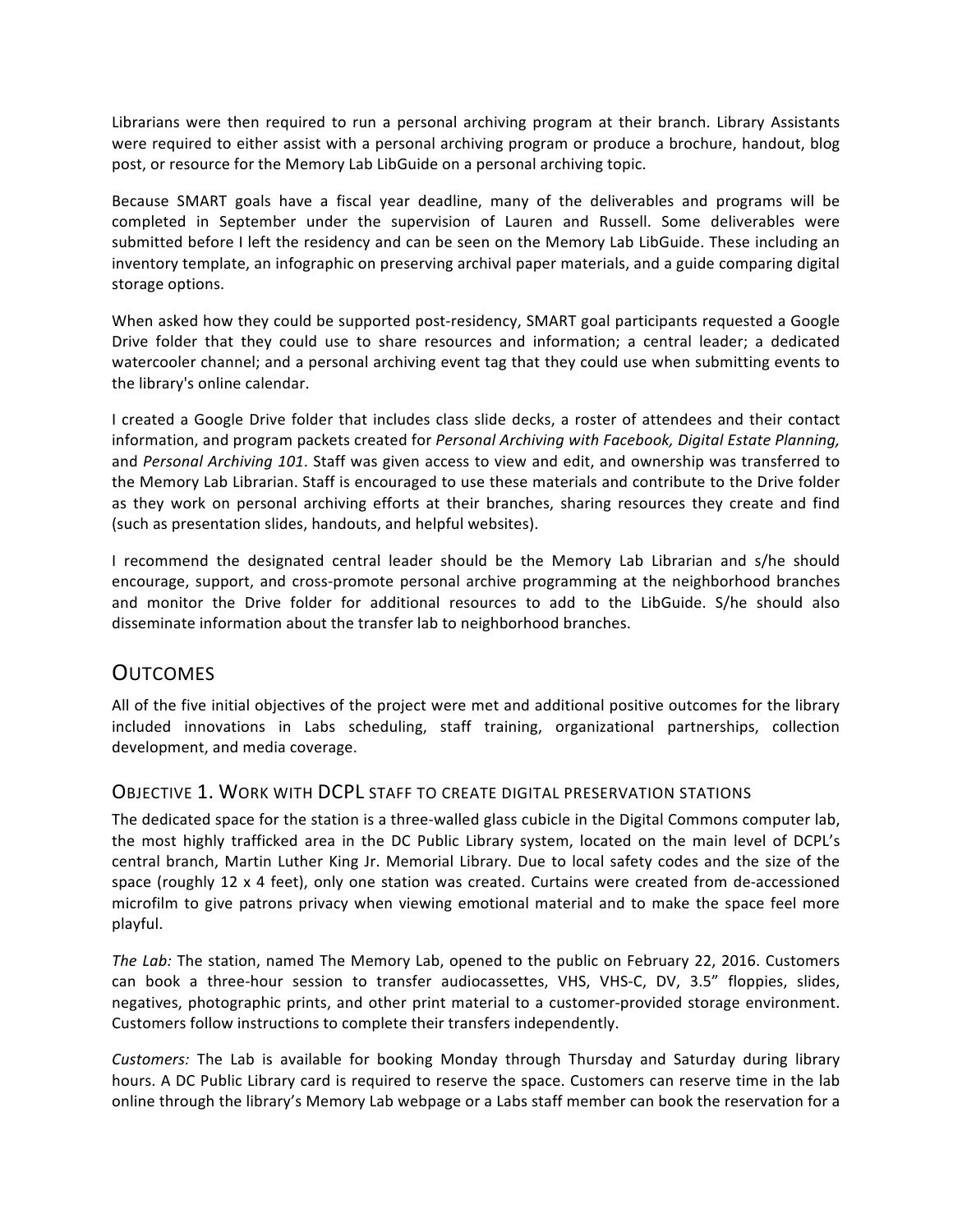patron in person or over the phone. Acuity software is used to manage reservations and patron information.

The reservation system requires customers to assert that they can follow directions independently and have basic computer skills, defined as the ability to type, search, and save independently. If a customer does not meet these requirements, they are referred to basic computer classes offered by the library as a pre-requisite. Patrons must also provide their name and contact information and identify what format(s) they are transferring, how much space they will need, and their storage environment (selected from a drop-down menu). On their first visit, customers are required to give their DC Public Library card number and sign a liability waiver, which is used for all of the DCPL Labs.

|                                                                     |                                                                                                                                    | Returning? Log in |
|---------------------------------------------------------------------|------------------------------------------------------------------------------------------------------------------------------------|-------------------|
| Memory Lab Session (3 hours) on July 12, 2016 at 5:30pm<br>« Change |                                                                                                                                    |                   |
| Name *                                                              |                                                                                                                                    |                   |
| First                                                               | Last                                                                                                                               |                   |
| Phone                                                               |                                                                                                                                    |                   |
| You will receive a text message reminder before your appointment    |                                                                                                                                    |                   |
| $E$ -mail $*$                                                       |                                                                                                                                    |                   |
|                                                                     |                                                                                                                                    |                   |
|                                                                     |                                                                                                                                    |                   |
|                                                                     |                                                                                                                                    |                   |
|                                                                     |                                                                                                                                    |                   |
|                                                                     |                                                                                                                                    |                   |
|                                                                     |                                                                                                                                    |                   |
| <b>Memory Lab Intake</b>                                            |                                                                                                                                    |                   |
|                                                                     |                                                                                                                                    |                   |
|                                                                     | This form is for Memory Lab session reservations. A library card is required to book a Memory Lab session. All sessions are do-it- |                   |
|                                                                     | yourself. For more details, visit http://libguides.dclibrary.org/memorylab.                                                        |                   |
|                                                                     |                                                                                                                                    |                   |
|                                                                     |                                                                                                                                    |                   |
| Library card number *                                               |                                                                                                                                    |                   |
|                                                                     |                                                                                                                                    |                   |
|                                                                     |                                                                                                                                    |                   |
| What are you transferring (VHS, Audio Cassettes, etc.) ? *          |                                                                                                                                    |                   |
|                                                                     |                                                                                                                                    |                   |
|                                                                     |                                                                                                                                    |                   |
|                                                                     |                                                                                                                                    |                   |
|                                                                     | How much storage space will you need? [1 hour of video = 9 GB   1 hour of audio = 620 MB   1 5x7 photograph = 7MB as a             |                   |
| JPEG vs. 40MB as a TIF] *                                           |                                                                                                                                    |                   |
|                                                                     |                                                                                                                                    |                   |
|                                                                     |                                                                                                                                    |                   |
|                                                                     |                                                                                                                                    |                   |
|                                                                     |                                                                                                                                    |                   |
| What storage environment will you use? *                            |                                                                                                                                    |                   |
|                                                                     |                                                                                                                                    |                   |
|                                                                     | I am willing to share my final product with library staff and the public. *<br>◎ yes ◎ no                                          |                   |
|                                                                     |                                                                                                                                    |                   |
|                                                                     | By clicking this box, I am agreeing that I am willing and able to follow simple directions independently and have basic            |                   |
| computer skills. *                                                  |                                                                                                                                    |                   |

Memory Lab orientations are held on Monday evenings and Wednesday mornings for customers who want hands-on instruction before their session. These drop-in sessions are regularly attended by customers with a variety of technical abilities.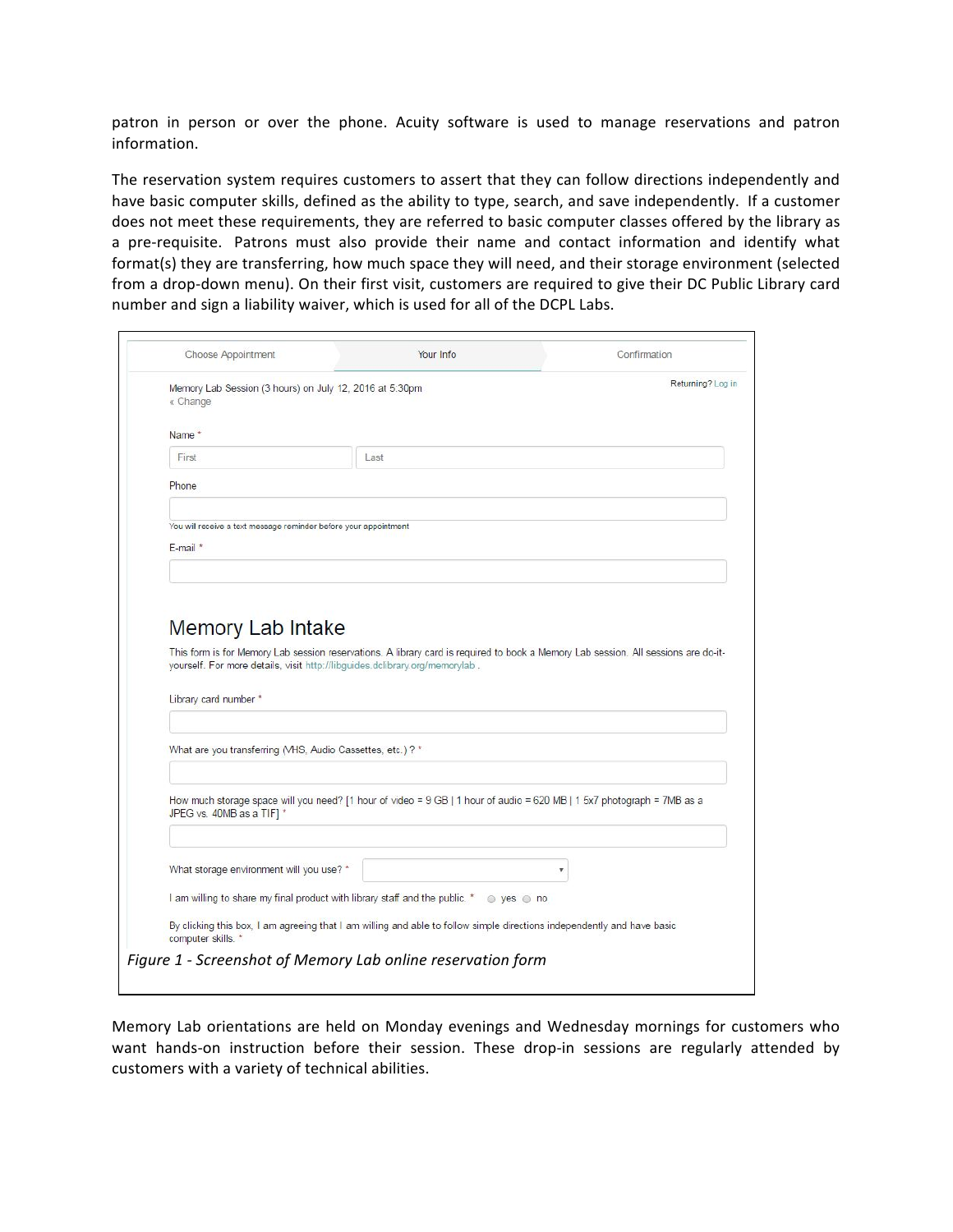Customers booked 325 independent lab sessions and 123 drop-in sessions in the Memory Lab between February 22 and August 1, 2016. Not all of those appointments had happened before my departure, since the schedule filled up weeks in advance.

*Staff:* Labs staff members working at the Digital Commons reference desk are responsible for setting up and closing down the Memory Lab for customers. This process includes checking booking information for the day from the intake forms, turning on necessary equipment before sessions, testing machines, deleting files and browse history from the Lab computers, tidying the space, cleaning equipment, turning off machines throughout the day, and assisting customers as needed.

Working group staff are responsible for checking Lab email accounts, supporting other Labs staff in Memory Lab, planning personal archive programming, cleaning decks regularly, calibrating the scanner, and updating the computers. The Memory Lab Supervisor is responsible for supervising staff in space, personal archive programming, updating the LibGuide, deck maintenance, procurement orders for Lab, following trends in digital preservation and personal archiving, maintaining relationships with Special Collections and external stakeholders, serving as the point-of-contact and representative for all personal archiving and Memory Lab-related issues for the DCPL system.

#### OBJECTIVE 2. CREATE STAFF AND PATRON GUIDES FOR BEST PRACTICE

Zine: The first resource created was the zine *Maximum Preservation II: Electronic Boogaloo*, illustrated by Special Collections Librarian Michele Casto. Casto created the zine's first issue (about caring for physical collections) as an outreach tool for the library's DC Punk Archive, and suggested that a second installment on digital preservation would be a great public resource. *Max Pres II* debuted at the annual DC Zine Fest and includes basic principles and practices for personal digital archiving. Copies have been requested by librarians and archivists around the country (including the Prelinger Library) and it remains a very popular and useful outreach and education tool for the Memory Lab. Both issues of *Maximum Preservation* can be downloaded from the Memory Lab LibGuide.

LibGuide: Inspired by Vancouver Public Library's *Inspiration Lab*, I used DCPL's existing LibGuide platform to centralize and create public web access to directions for the lab's transfer workflows, digital preservation class information, lab reservations, and tips on digital and physical preservation. A final section of the LibGuide titled "Build Your Own Memory Lab" was later added to support other libraries, organizations, and even patrons interested in creating transfer stations of their own. Between its publication in February and the end of my residency, the Memory Lab LibGuide received 4,922 views and is by far the most popular of the library's LibGuide pages. The DC Public Library Research Guides are the second most popular with 946 views so far this year.

*Google Drive Folder:* As detailed above, I created a Google Drive Folder to centralize all of the SMART goal presentations, resources, and class packets for those who completed the goal. Library Staff are encouraged to use the folder to share resources and collaborate on programming.

*Special Collections Pamphlet:* A pamphlet was created by Special Collections Staff Lauren Algee and Kerrie Cotten-Williams to educate the public about DC Public Library's Special Collections in order to facilitate a stronger relationship between Memory Lab users and the library's local history collections. It includes information on collection priorities for DCPL's Special Collections and how to donate to an archive.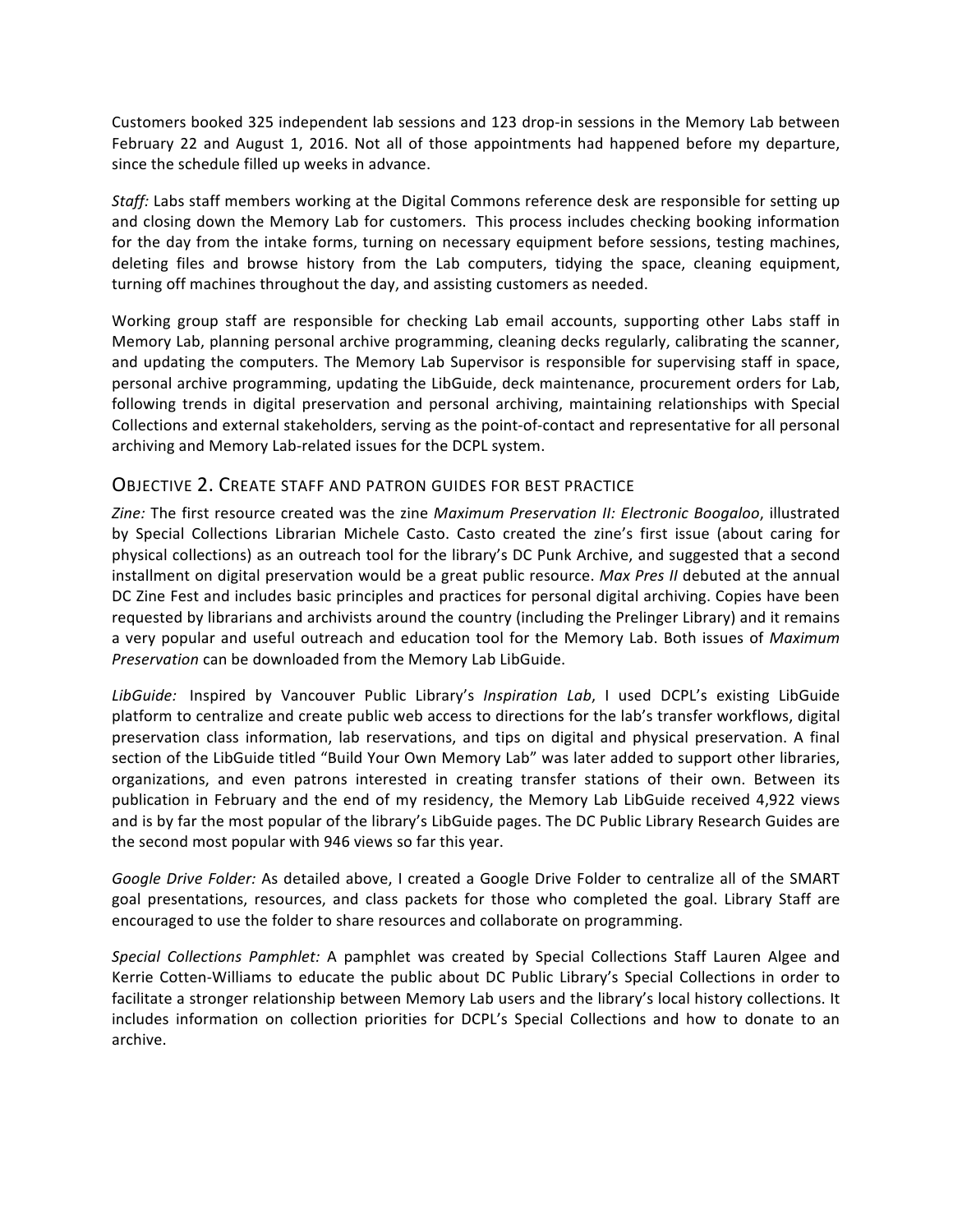#### OBJECTIVE 3. CREATE PROGRAMS FOR EDUCATING THE PUBLIC ABOUT TOOLS AND

#### REQUIREMENTS FOR DIGITAL STEWARDSHIP

*Programs:* I created and/or helped organize 12 personal archive programs for the public. Not all programs concentrated on digital stewardship exclusively. There is still a need for patrons to learn about the physical preservation of family photographs, papers, and film.

DC Home Movie Day (in partnership with National Museum of African American History and Culture and playbackthetape at Southwest Neighborhood Library; ~100 attendees)

A full-day event in which attendees brought in a film and/or video to be screened. Film was inspected and run by A/V archivists from ColorLab and NMAAHC. Customers were given resources for storing and converting their film and tapes. See blog entry for more info.

• *Personal Archiving with Facebook* (sponsored by Knowledge Commons DC; 6 attendees)

90-minute workshop where patrons download their own Facebook archive and analyze it as an archivist to see how well it meets preservation best-practices. See blog entry for more info.

• *Digital Estate Planning* (Southeast Library, 8 attendees; Lamond-Riggs Library, 1 attendee; Model Cities Senior Wellness Center; 28 attendees)

90-minute lecture on how to prepare a digital estate plan. It covers the current legal landscape, language for a will, choosing a digital executor, and facilitating the access of digital assets and accounts. See blog entry for more information.

• *Personal Archiving 101* (Lamond-Riggs Library, 3 attendees; Woodridge Library, 14 attendees; Stoddard Baptist Senior Home; 17 attendees)

90-minute lecture that addresses preservation of popular items in a personal archiving such as computer files, physical photographs, film, and cloud environments. The senior home focused on only physical preservation.

• Personal Archiving for Black History Month (Mt. Pleasant Library; ~14 attendees)

90-minute lecture that showcased black history photograph collections in DigDC and shared personal archiving tips and creative ways patrons could re-purpose pieces of their archive.

• *Preserving Digital Photographs* (in partnership with Historical Society of Washington D.C.; ~30 attendees)

90-minute lecture with HSW archivist Anne McDonough about preserving digital photographs.

• Bits and Butterflies: A Salon on Preserving Digital Art (in partnership with Hamiltonian Gallery; ~50 attendees)

An evening presentation for local digital preservationists and artists by me and fellow NDSR resident Nicole Contaxis on Personal Digital Archiving. Afterwards, artists and preservationists were encouraged to mingle, discuss their work, and give advice.

• Preserving Your History (Shepherd Park Library; 20 attendees)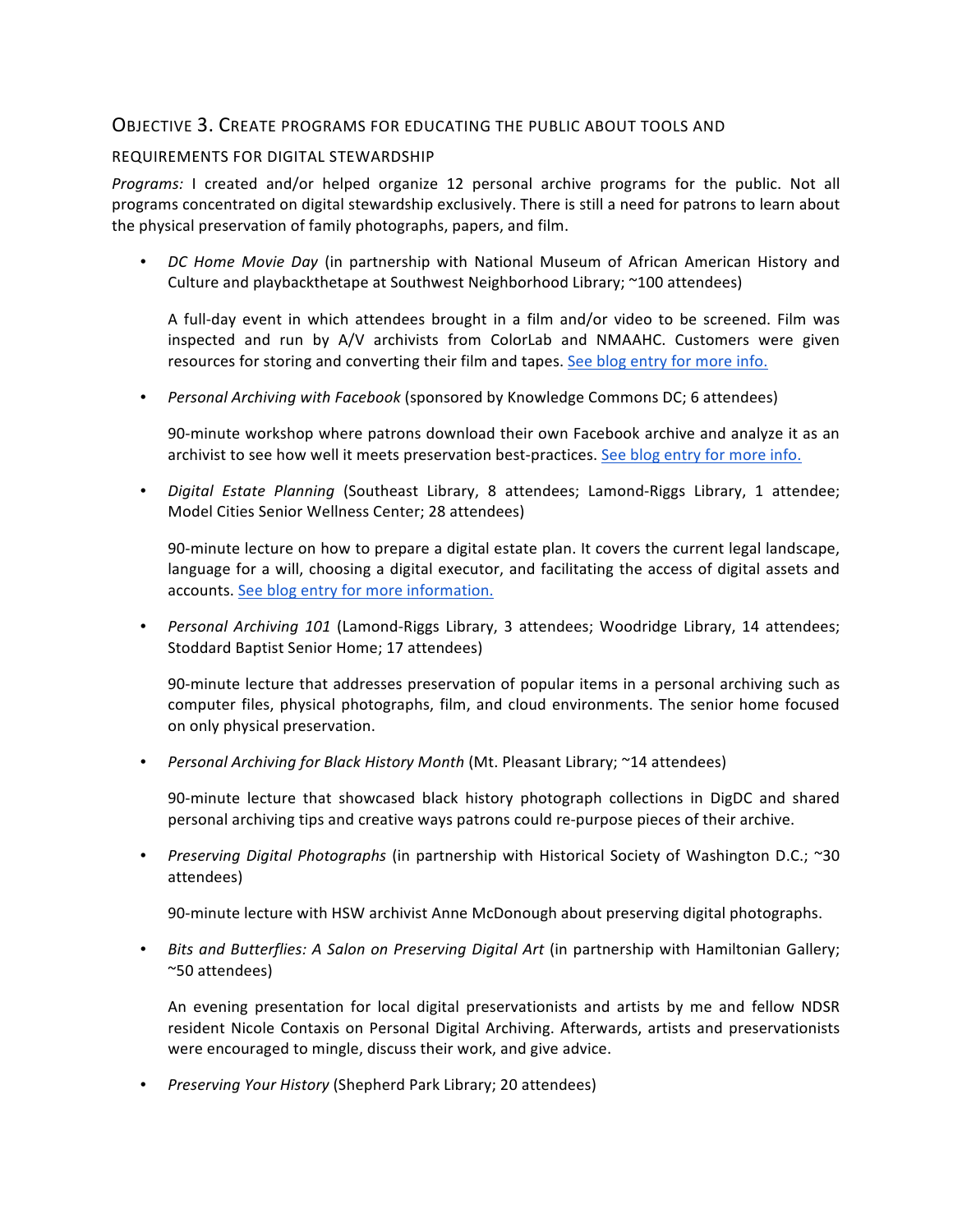In this 90-minute lecture, I featured some photos of the neighborhood in DigDC, and shared threats and best practices for preservation of popular personal archives items such as computer files, physical photographs, film, scrapbooks and cloud accounts. Presented as part of a series of events at the library on Shepherd Park's local history.

• *Memory Lab Launch* (in partnership with Digital Diaspora Roadshow; ~120 attendees)

Half-day event to mark the grand opening of the Memory Lab. Tours of the lab were given every 15 minutes in the morning. In the afternoon, Director Thomas Allen Harris showed his film Through a Lens Darkly: Black Photography and the Emergence of a People and held a Digital Diaspora Roadshow in which audience members were encourage to share pictures of their ancestors with the audience and tell their stories.

*Program Packets:* Based on my own programs, I created re-producible "packets," including a presentation with notes and handouts for *Personal Archiving with Facebook, Personal Archiving 101,* and *Digital Estate Planning*. These packets with accompanying blog posts are accessible through my blog and on the shared Personal Archiving Google Drive folder shared with SMART goal participants.

#### **OBJECTIVE 4. SERVE AS A NATIONAL MODEL FOR OTHER PUBLIC INSTITUTIONS**

*Blog:* I published 28 blog posts about the project in an 11-month period on my personal blog. The site was visited by 1,609 readers from 65 different countries. The ranking of popular posts shows that visitors were most interested in posts about A/V transfer and the lab space. Twitter and search engines were the most popular site referrers.

I was also invited to write a guest post for the Council of Library and Information Resources blog Re:Thinking titled "Getting the Public to Archive." At the time of this report, it had received 600 views and one recommendation.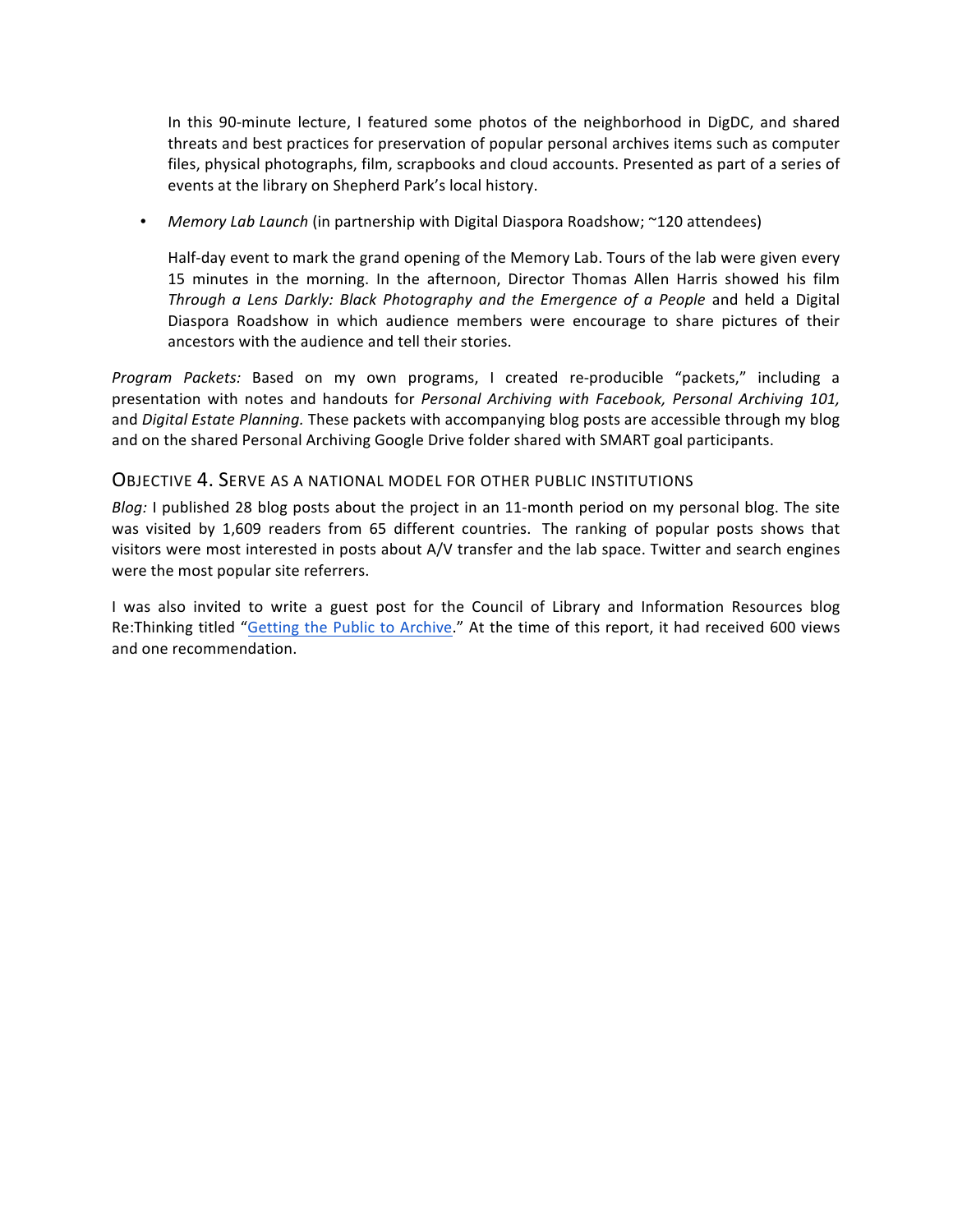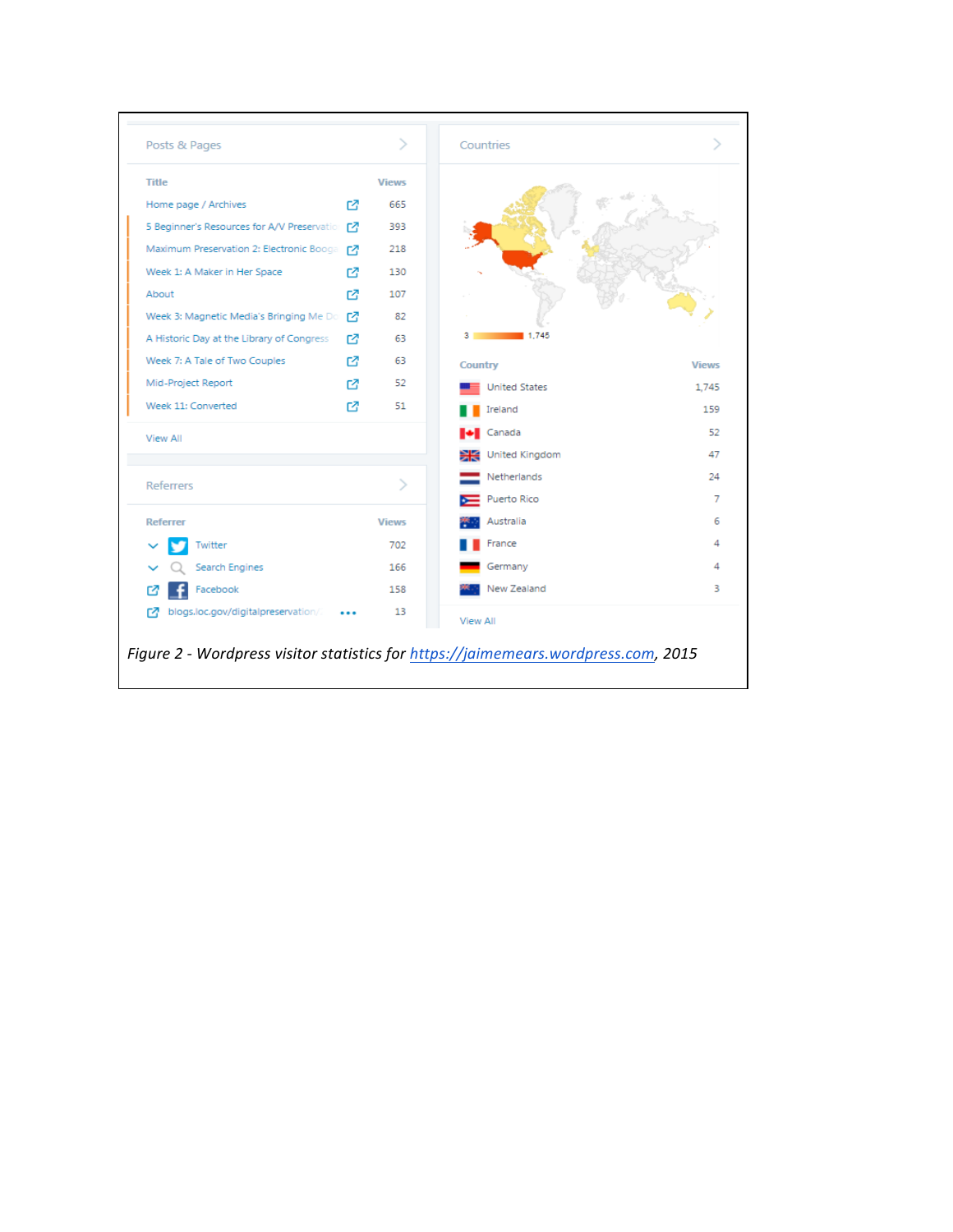

*Correspondence:* Nine institutions reached out to DCPL directly with questions about creating a Memory Lab. The most common questions involve the equipment we purchased, our budget, and scalability. Many wondered how it could be done on a smaller budget.

LibGuide: Under the tab "Build Your Own Memory Lab," I've shared our wiring diagrams, equipment list, budget, frequently asked questions, and a list of other institutions with public transfer labs or related public programs.

*Presentations and events:* Labs colleagues and I presented about the Memory Lab at 10 conferences and events:

- Tabled at 2015 Archives Fair, National Archives and Records Administration, October 30, 2015
- Tabled at 43rd Annual Conference on DC History, Historical Society of Washington D.C., November 5, 2016
- Lightning Talk with Nicole Contaxis (NDSR Resident at National Library of Medicine) at Digital Cultural Heritage DC Meetup, German Historical Institute, February 16, 2016
- Poster, "Raising Awareness About Personal Archiving with DC Public Library's Memory Lab," Bridging the Spectrum Symposium, Catholic University of America, February 12, 2016
- Presentation with Donald Hawkins, "Personal Archiving & DCPL's Memory Lab," Computers in Libraries 2016, Washington Hilton, March 9, 2016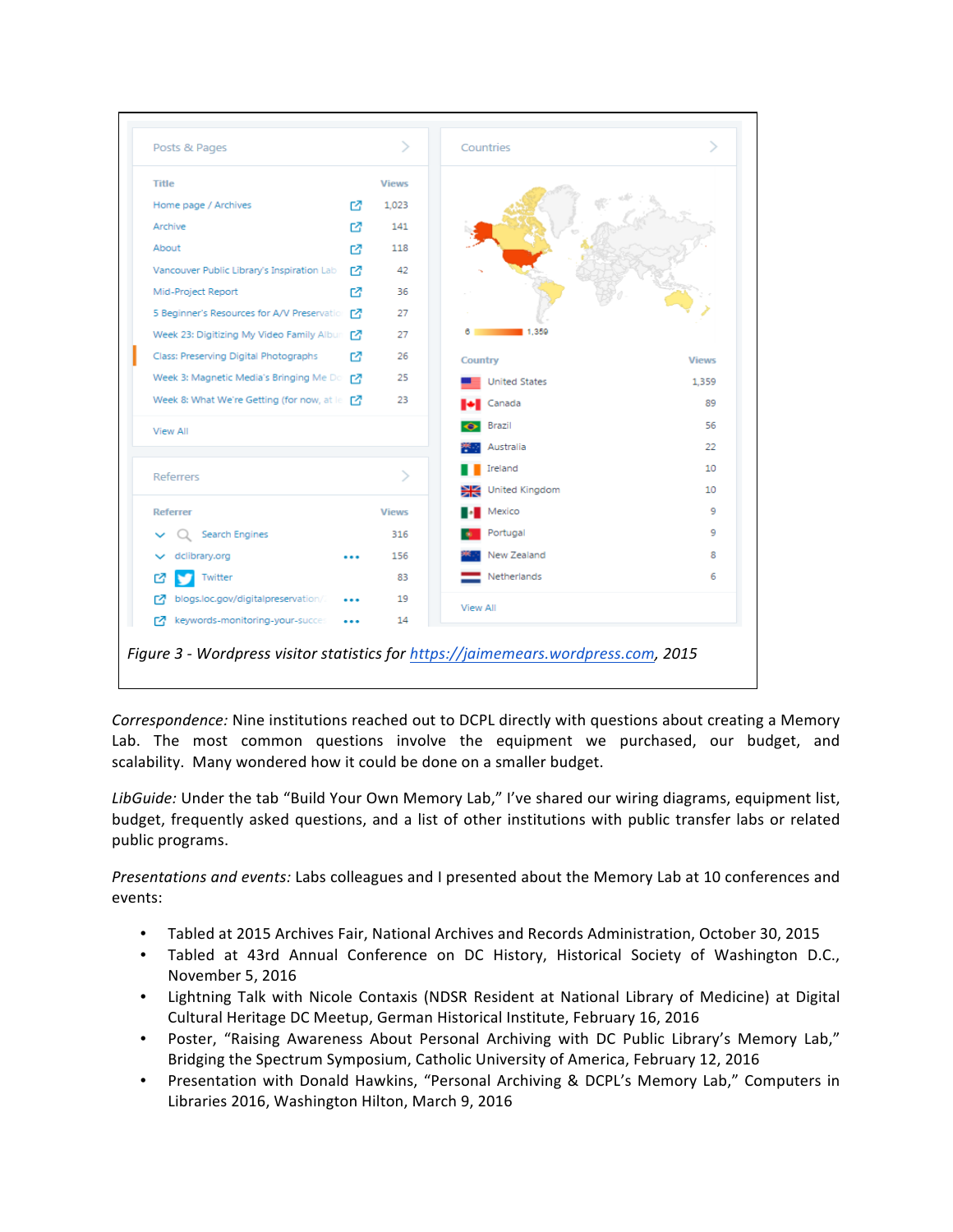- Lightning Talk with NDSR cohort, "Making Theory Practical: The NDSR Cohort Shares Their Digital Preservation Experience," Mid-Atlantic Regional Archives Conference, Spring 2016, Pittsburgh, PA, April 16, 2016
- Labs Manager Maryann James-Daley, "Technology Shorts" Panel, DPLAFest 2016, Library of Congress, April 15, 2016
- Labs Librarian Russell Martin tabled at Teach Me Technology Day, Library of Congress, April 12, 2016
- Lightning Talk with NDSR Cohort, NDSR 2016 Symposium, National Library of Medicine, May 5, 2016
- Accepted Panel Presentation, "Doing Digital Archives in Public," Society of American Archivists Annual Meeting, Atlanta, GA, August 6, 2016

*Social Media:* Twitter played an important role in promoting the project nationally. Over the past year I tweeted around 260 times about the Lab or related personal archiving subjects. I gained 200 followers in the cultural heritage community, and Twitter was the top referrer to my Wordpress blog.

DCPL's Twitter, Facebook, and Tumblr accounts are also used to promote the Memory Lab. Although my primary use of my own Twitter account was to connect professionally and promote the project as a national model, there were several instances where DC community members tweeted at DCPL's account with personal archiving questions such as the best resolution for scans, a request for 5.25" floppy transfer capability, and information on the Lab launch.

#### OTHER OUTCOMES

Acuity software: At the time the project began, Labs staff was managing all programs and equipment reservations by hand through Excel spreadsheets and a central Google calendar. With the addition of the Memory Lab, this workflow was no longer manageable, and it helped Labs staff make a case for purchasing scheduling software to help them with their daily bookings. This software has not only cut down on hours of staff labor, but its report functions give the labs quantitative data that assists them in making decisions, arguing for more resources, and managing clients.

*Collection development:* After teaching several programs in which attendees asked if they could check out a book about personal archiving from the library and finding there were none, I suggested several personal archiving books be added to the collection. All of these are now in circulation: *Your Digital* Afterlife by Evan Carroll and John Romano, *Personal Archiving: Preserving our Digital Heritage* edited by Donald T. Hawkins, and *How to Archive Family Keepsakes* by Denise May Levenick. I recommend that DCPL continue to add similar resources.

Partnerships: DCPL designated The Historical Society of Washington as an official partner for the original project's outreach model. Though I did work with HSW on several events, there were many more unexpected partnerships that developed throughout the year. I recognized early on that partnering for events helped DCPL reach new audiences and created advocates within both organizations. Eventually, some of these partnerships led to other opportunities, such as the generous loan of transfer equipment from the Dance Heritage Coalition. Some partnerships included:

- Playbackthetape
- National Museum of African American History and Culture
- Hamiltonian Gallery
- A Creative DC
- 1world1family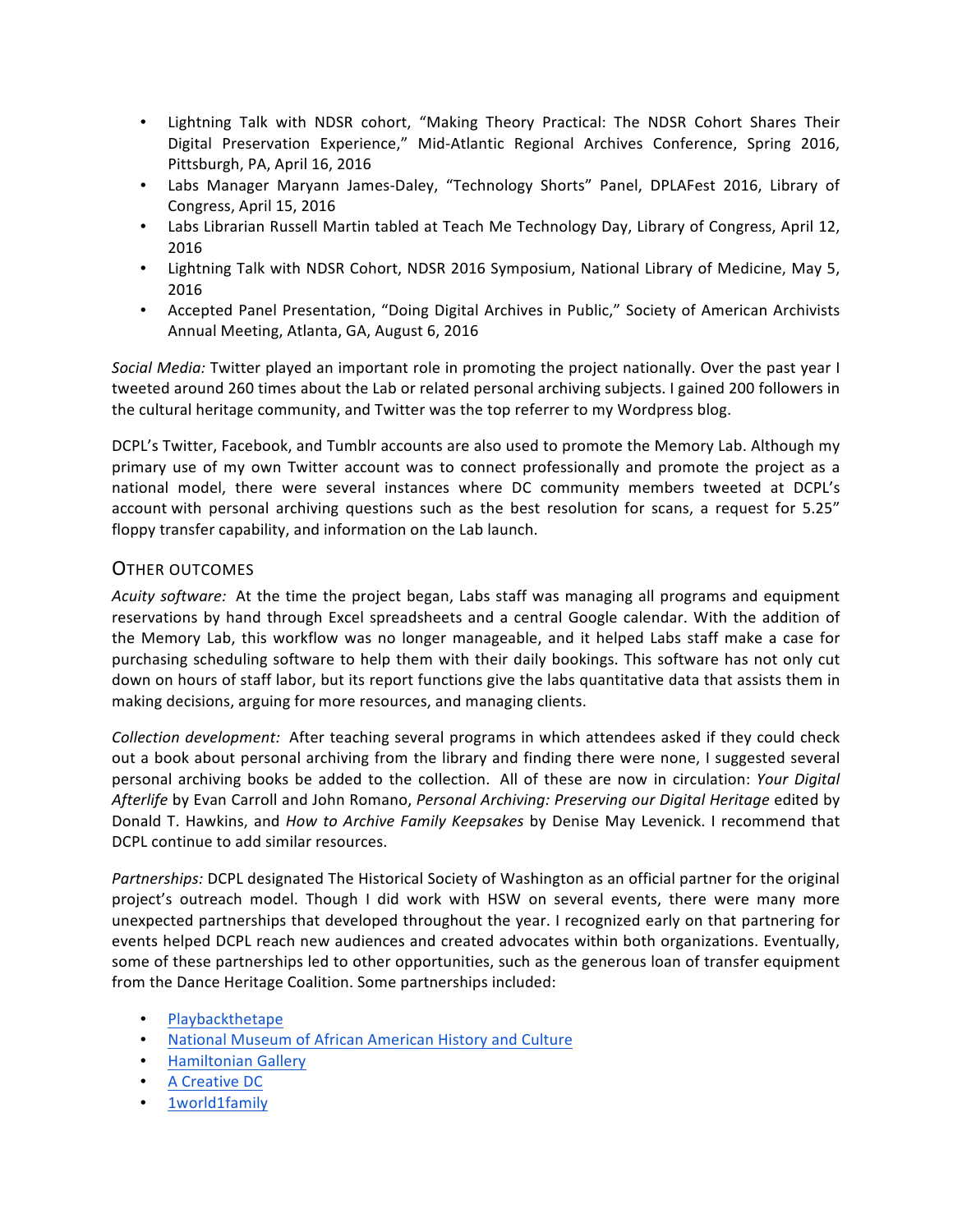#### • Knowledge Commons DC

*System-wide staff training:* The SMART goal training described in the staff training section of this report was not originally part of the project scope, but has since become one of the most valuable aspects of the program. It used an existing professional development structure to spread knowledge and create advocates throughout the branch system.

*Press coverage:* The Memory Lab and/or related programming appeared in several publications:

Page-Kirby, Kristen. "Home movie day can help you rescue treasured videos on obsolete formats," Washington Post Express, 22 Oct. 2015. Web. 20 May 2016. https://www.washingtonpost.com/express/wp/2015/10/22/home-movie-day-can-help-yourescue-treasured-videos-on-obsolete-formats

Essner, Dean. "The DC Public Library's New 'Memory Lab' Let You Digitize Old Photos and Videos," Washingtonian, 3 March 2016. Web. 20 May 2016. https://www.washingtonian.com/2016/03/03/dc-public-librarys-new-memory-lab-lets-digitizeold-photos-videos

Dooley, Yvonne. "America's Public Libraries Evolving and Thriving," Library of Congress *Magazine*, May/June 2016. Print. P15. Web. 20 May 2016. https://www.loc.gov/lcm/pdf/LCM\_2016\_0506.pdf

#### **CONCLUSIONS**

The residency at DCPL and resulting Memory Lab are an overwhelming success, and our team achieved more than the original project scope. In the end, I have five major insights:

- 1. There is an overwhelming need for these services in every community around the country. Preservation of memories should not just be a privilege. Education about preservation and access to transfer equipment should be freely available to the public.
- 2. A transfer station is not enough. Programming is not enough. Communities need both, along with resources and advisors to support the iterative process that is archiving.
- 3. The best approach to creating resources and classes are is a focus on best practices rather than specific tools which will change or even disappear often. Teach community members how to evaluate software, cloud platforms, devices, etc. with preservation in mind.
- 4. Libraries are best poised to take on the responsibility of providing communities with digital preservation education and access because they have a history of public education, a commitment to accessibility, and dedicated spaces and staff. Personal archiving programs, especially those with a digital focus, should be grouped with existing digital literacy efforts.
- 5. In the still developing field of personal digital archiving documentation and shared information are vital. Although every community is different, many challenges will be similar, and resources that are desperately needed.